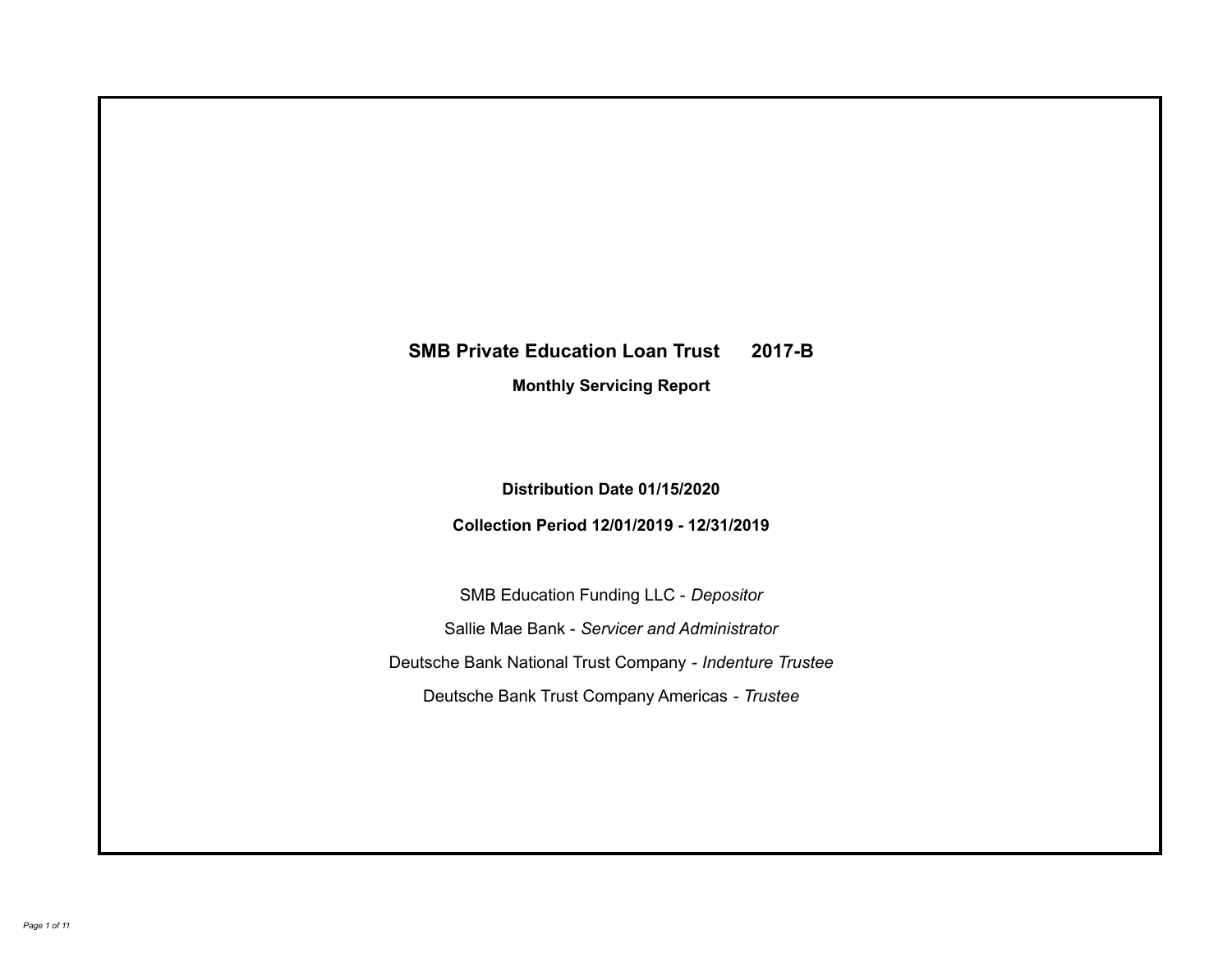| А           | <b>Student Loan Portfolio Characteristics</b>                  |                                              | <b>Settlement Date</b><br>11/08/2017 | 11/30/2019            | 12/31/2019            |
|-------------|----------------------------------------------------------------|----------------------------------------------|--------------------------------------|-----------------------|-----------------------|
|             | <b>Principal Balance</b>                                       |                                              | \$701,477,893.40                     | \$527,329,966.21      | \$518,998,117.39      |
|             | Interest to be Capitalized Balance                             |                                              | 46,726,543.99                        | 31,866,483.52         | 28,769,451.93         |
|             | Pool Balance                                                   |                                              | \$748,204,437.39                     | \$559,196,449.73      | \$547,767,569.32      |
|             | Weighted Average Coupon (WAC)                                  |                                              |                                      |                       |                       |
|             |                                                                | WAC1 (Contractual Interest Rate on the Loan) | 8.97%                                | 9.19%                 | 9.28%                 |
|             |                                                                | WAC2 (Average of Applicable Interest Rate)   | 8.94%                                | 9.13%                 | 9.22%                 |
|             | WAC3 (Average of Actual Interest Rate)                         |                                              | 8.86%                                | 9.05%                 | 9.14%                 |
|             | Weighted Average Remaining Term                                |                                              | 135.09                               | 128.52                | 128.25                |
|             | Number of Loans                                                |                                              | 66,252                               | 50,066                | 49,239                |
|             | Number of Borrowers                                            |                                              | 63,554                               | 48,159                | 47,374                |
|             | Pool Factor<br>Since Issued Total Constant Prepayment Rate (1) |                                              |                                      | 0.747384567<br>11.31% | 0.732109490<br>11.56% |
|             |                                                                |                                              |                                      |                       |                       |
| B           | <b>Debt Securities</b>                                         | <b>Cusip/Isin</b>                            | 12/16/2019                           |                       | 01/15/2020            |
|             | A <sub>2</sub> A                                               | 83189DAB6                                    | \$237,862,961.64                     |                       | \$228,872,331.54      |
|             | A <sub>2</sub> B                                               | 83189DAC4                                    | \$117,156,384.08                     |                       | \$112,728,163.28      |
|             | B                                                              | 83189DAD2                                    | \$50,000,000.00                      |                       | \$50,000,000.00       |
|             |                                                                |                                              |                                      |                       |                       |
| $\mathsf C$ | <b>Certificates</b>                                            | <b>Cusip/Isin</b>                            | 12/16/2019                           |                       | 01/15/2020            |
|             | Residual                                                       | 83189D100                                    | \$100,000.00                         |                       | \$100,000.00          |
|             |                                                                |                                              |                                      |                       |                       |
| D           | <b>Account Balances</b>                                        |                                              | 12/16/2019                           |                       | 01/15/2020            |
|             | Reserve Account Balance                                        |                                              | \$1,891,480.00                       |                       | \$1,891,480.00        |
|             |                                                                |                                              |                                      |                       |                       |
| Е           | <b>Asset / Liability</b>                                       |                                              | 12/16/2019                           |                       | 01/15/2020            |
|             | Overcollateralization Percentage                               |                                              | 27.57%                               |                       | 28.51%                |
|             | Specified Overcollateralization Amount                         |                                              | \$167,758,934.92                     |                       | \$164,330,270.80      |
|             | Actual Overcollateralization Amount                            |                                              | \$154,177,104.01                     |                       | \$156,167,074.50      |

(1) For additional information, see 'Since Issued CPR Methodology' found on page 11 of this report.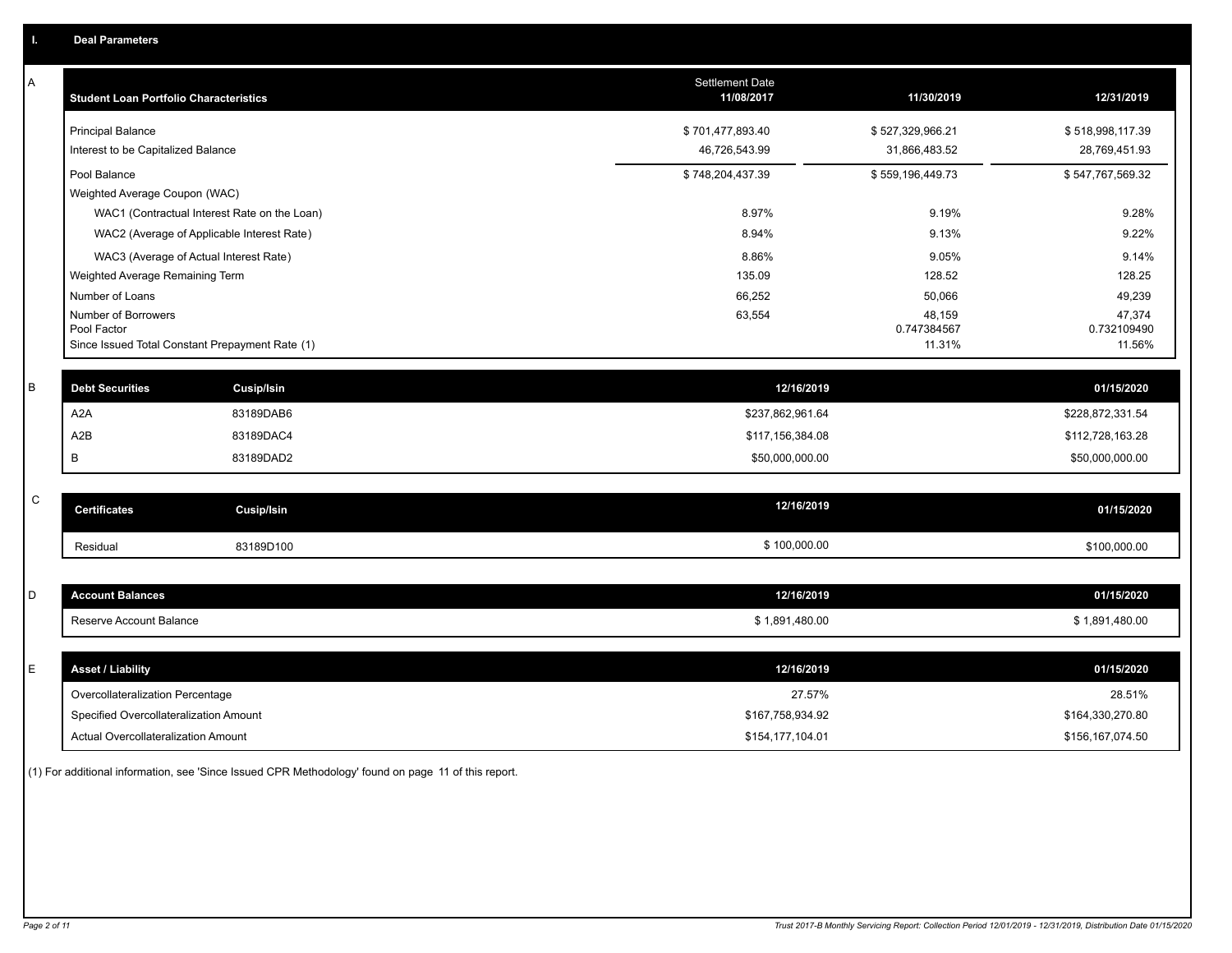# **II. 2017-B Trust Activity 12/01/2019 through 12/31/2019**

| A  | <b>Student Loan Principal Receipts</b>                           |                 |  |
|----|------------------------------------------------------------------|-----------------|--|
|    | <b>Borrower Principal</b>                                        | 11,673,886.50   |  |
|    | <b>Consolidation Activity Principal</b>                          | 0.00            |  |
|    | Seller Principal Reimbursement                                   | 476.10          |  |
|    | Servicer Principal Reimbursement                                 | 0.00            |  |
|    | Delinquent Principal Purchases by Servicer                       | 0.00            |  |
|    | <b>Other Principal Deposits</b>                                  | 169,147.97      |  |
|    | <b>Total Principal Receipts</b>                                  | \$11,843,510.57 |  |
| B  | <b>Student Loan Interest Receipts</b>                            |                 |  |
|    | <b>Borrower Interest</b>                                         | 2,785,413.48    |  |
|    | <b>Consolidation Activity Interest</b>                           | 0.00            |  |
|    | Seller Interest Reimbursement                                    | 1.47            |  |
|    | Servicer Interest Reimbursement                                  | 0.00            |  |
|    | Delinquent Interest Purchases by Servicer                        | 0.00            |  |
|    | <b>Other Interest Deposits</b>                                   | 9,099.16        |  |
|    | <b>Total Interest Receipts</b>                                   | \$2,794,514.11  |  |
| C  | <b>Recoveries on Realized Losses</b>                             | \$69,253.97     |  |
| D  | <b>Investment Income</b>                                         | \$19,378.87     |  |
| Е  | <b>Funds Borrowed from Next Collection Period</b>                | \$0.00          |  |
| F  | <b>Funds Repaid from Prior Collection Period</b>                 | \$0.00          |  |
| G  | <b>Loan Sale or Purchase Proceeds</b>                            | \$0.00          |  |
| H  | Initial Deposits to Distribution Account                         | \$0.00          |  |
|    | <b>Excess Transferred from Other Accounts</b>                    | \$0.00          |  |
| J  | <b>Borrower Benefit Reimbursements</b>                           | \$0.00          |  |
| Κ  | <b>Other Deposits</b>                                            | \$0.00          |  |
| L. | <b>Other Fees Collected</b>                                      | \$0.00          |  |
| М  | <b>AVAILABLE FUNDS</b>                                           | \$14,726,657.52 |  |
| N  | Non-Cash Principal Activity During Collection Period             | \$3,511,661.75  |  |
| O  | Aggregate Purchased Amounts by the Depositor, Servicer or Seller | \$178,247.13    |  |
| P  | Aggregate Loan Substitutions                                     | \$0.00          |  |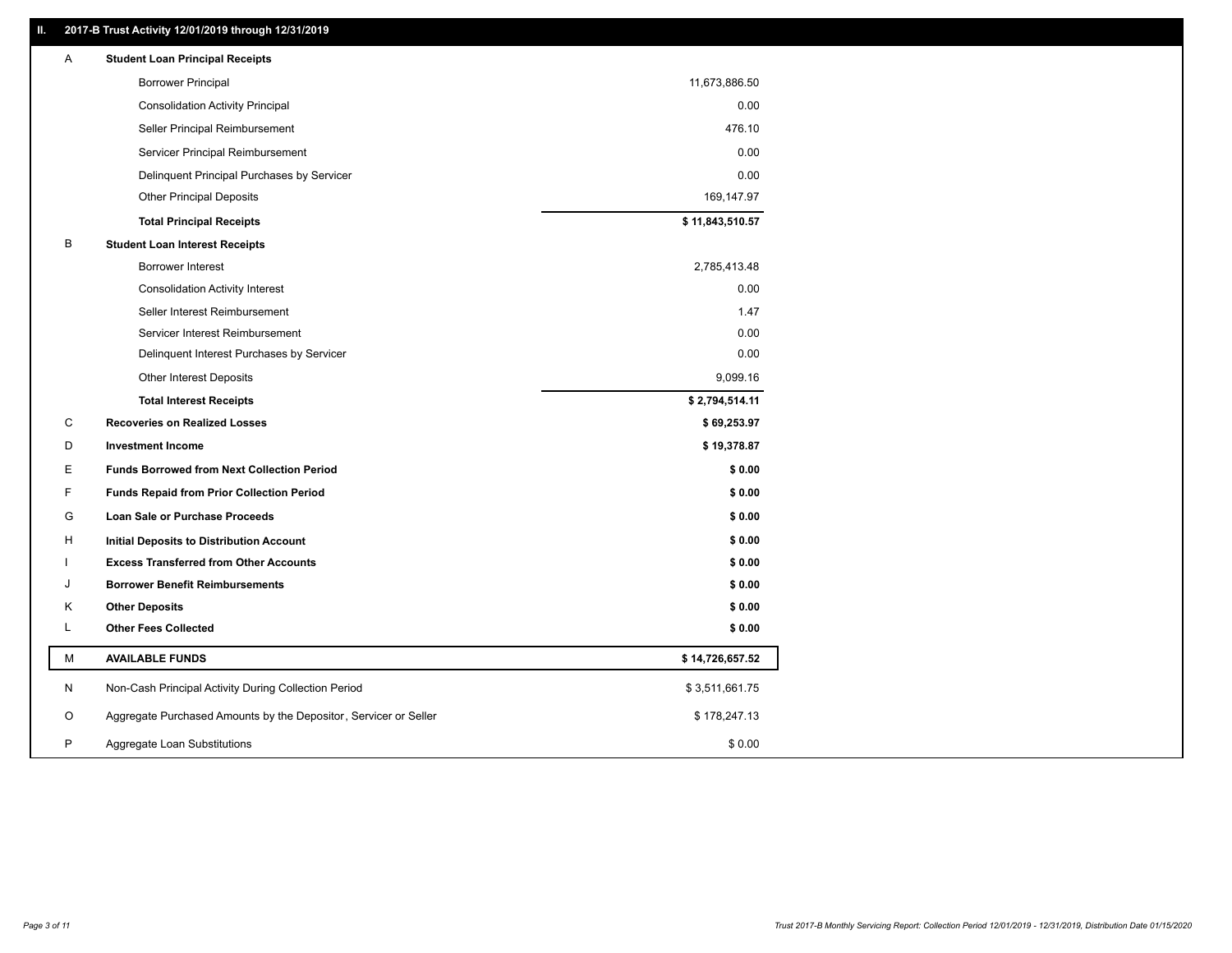|                   |                       |                          |            |                                                           | <b>Loans by Repayment Status</b> |                            |                          |         |                                                           |                |                            |
|-------------------|-----------------------|--------------------------|------------|-----------------------------------------------------------|----------------------------------|----------------------------|--------------------------|---------|-----------------------------------------------------------|----------------|----------------------------|
|                   |                       |                          | 12/31/2019 |                                                           |                                  | 11/30/2019                 |                          |         |                                                           |                |                            |
|                   |                       | <b>Wtd Avg</b><br>Coupon | # Loans    | Principal and<br><b>Interest Accrued</b><br>to Capitalize | % of Principal                   | % of Loans in<br>Repay (1) | <b>Wtd Avg</b><br>Coupon | # Loans | Principal and<br><b>Interest Accrued</b><br>to Capitalize | % of Principal | % of Loans in<br>Repay (1) |
| INTERIM:          | IN SCHOOL             | 10.27%                   | 4,016      | \$55,626,314.97                                           | 10.155%                          | $-$ %                      | 10.16%                   | 4,272   | \$58,416,622.11                                           | 10.447%        | $-$ %                      |
|                   | GRACE                 | 10.00%                   | 919        | \$11,383,017.12                                           | 2.078%                           | $-$ %                      | 9.92%                    | 1,375   | \$18,326,555.90                                           | 3.277%         | $-$ %                      |
|                   | <b>DEFERMENT</b>      | 9.94%                    | 2,672      | \$31,642,371.02                                           | 5.777%                           | $-$ %                      | 9.85%                    | 2,741   | \$32,321,946.30                                           | 5.780%         | $-$ %                      |
| <b>REPAYMENT:</b> | <b>CURRENT</b>        | 8.88%                    | 38,802     | \$410,913,582.89                                          | 75.016%                          | 91.494%                    | 8.77%                    | 39,021  | \$415,400,579.41                                          | 74.285%        | 92.284%                    |
|                   | 31-60 DAYS DELINQUENT | 9.60%                    | 732        | \$9,460,887.84                                            | 1.727%                           | 2.107%                     | 9.38%                    | 681     | \$8,865,208.99                                            | 1.585%         | 1.969%                     |
|                   | 61-90 DAYS DELINQUENT | 8.91%                    | 330        | \$4,403,832.73                                            | 0.804%                           | 0.981%                     | 8.78%                    | 276     | \$3,548,390.09                                            | 0.635%         | 0.788%                     |
|                   | > 90 DAYS DELINQUENT  | 10.12%                   | 142        | \$1,860,175.18                                            | 0.340%                           | 0.414%                     | 10.31%                   | 159     | \$2,080,440.43                                            | 0.372%         | 0.462%                     |
|                   | FORBEARANCE           | 9.27%                    | 1,626      | \$22,477,387.57                                           | 4.103%                           | 5.005%                     | 9.16%                    | 1,541   | \$20,236,706.50                                           | 3.619%         | 4.496%                     |
| <b>TOTAL</b>      |                       |                          | 49,239     | \$547,767,569.32                                          | 100.00%                          | 100.00%                    |                          | 50,066  | \$559,196,449.73                                          | 100.00%        | 100.00%                    |

Percentages may not total 100% due to rounding \*

1 Loans classified in "Repayment" include any loan for which interim interest only, \$25 fixed payments or full principal and interest payments are due.

|                              |                                                                                                                                                                              |                          |            |                                                           | <b>Loans by Borrower Status</b> |                                |                          |         |                                                                  |                |                                |
|------------------------------|------------------------------------------------------------------------------------------------------------------------------------------------------------------------------|--------------------------|------------|-----------------------------------------------------------|---------------------------------|--------------------------------|--------------------------|---------|------------------------------------------------------------------|----------------|--------------------------------|
|                              |                                                                                                                                                                              |                          | 12/31/2019 |                                                           |                                 | 11/30/2019                     |                          |         |                                                                  |                |                                |
|                              |                                                                                                                                                                              | <b>Wtd Avg</b><br>Coupon | # Loans    | Principal and<br><b>Interest Accrued</b><br>to Capitalize | % of Principal                  | % of Loans in<br>P&I Repay (2) | <b>Wtd Avg</b><br>Coupon | # Loans | <b>Principal and</b><br><b>Interest Accrued</b><br>to Capitalize | % of Principal | % of Loans in<br>P&I Repay (2) |
| INTERIM:                     | IN SCHOOL                                                                                                                                                                    | 9.77%                    | 8,035      | \$110,236,844.70                                          | 20.125%                         | $-$ %                          | 9.67%                    | 8,503   | \$115,539,059.91                                                 | 20.662%        | $-$ %                          |
|                              | GRACE                                                                                                                                                                        | 9.59%                    | 1,745      | \$21,994,584.36                                           | 4.015%                          | $-$ %                          | 9.42%                    | 2,744   | \$36,952,418.16                                                  | 6.608%         | $-$ %                          |
|                              | <b>DEFERMENT</b>                                                                                                                                                             | 9.56%                    | 4,824      | \$56,730,406.08                                           | 10.357%                         | $-$ %                          | 9.48%                    | 4,959   | \$58,293,388.20                                                  | 10.424%        | $-$ %                          |
| P&I REPAYMENT:               | <b>CURRENT</b>                                                                                                                                                               | 8.79%                    | 31,881     | \$321,528,526.64                                          | 58.698%                         | 89.611%                        | 8.68%                    | 31,261  | \$314,429,942.85                                                 | 56.229%        | 90.247%                        |
|                              | 31-60 DAYS DELINQUENT                                                                                                                                                        | 9.55%                    | 679        | \$8,783,792.70                                            | 1.604%                          | 2.448%                         | 9.34%                    | 633     | \$8,252,589.32                                                   | 1.476%         | 2.369%                         |
|                              | 61-90 DAYS DELINQUENT                                                                                                                                                        | 8.89%                    | 311        | \$4,207,544.83                                            | 0.768%                          | 1.173%                         | 8.75%                    | 270     | \$3,473,863.16                                                   | 0.621%         | 0.997%                         |
|                              | > 90 DAYS DELINQUENT                                                                                                                                                         | 10.11%                   | 138        | \$1,808,482.44                                            | 0.330%                          | 0.504%                         | 10.31%                   | 155     | \$2,018,481.63                                                   | 0.361%         | 0.579%                         |
|                              | <b>FORBEARANCE</b>                                                                                                                                                           | 9.27%                    | 1,626      | \$22,477,387.57                                           | 4.103%                          | 6.265%                         | 9.16%                    | 1,541   | \$20,236,706.50                                                  | 3.619%         | 5.808%                         |
| <b>TOTAL</b><br>$\star$<br>2 | Percentages may not total 100% due to rounding<br>Loans classified in "P&I Repayment" includes only those loans for which scheduled principal and interest payments are due. |                          | 49,239     | \$547,767,569.32                                          | 100.00%                         | 100.00%                        |                          | 50,066  | \$559,196,449.73                                                 | 100.00%        | 100.00%                        |

WAC reflects WAC3 To conform with company standard reporting these sections now include Princial and Interest Accrued to Capitalize .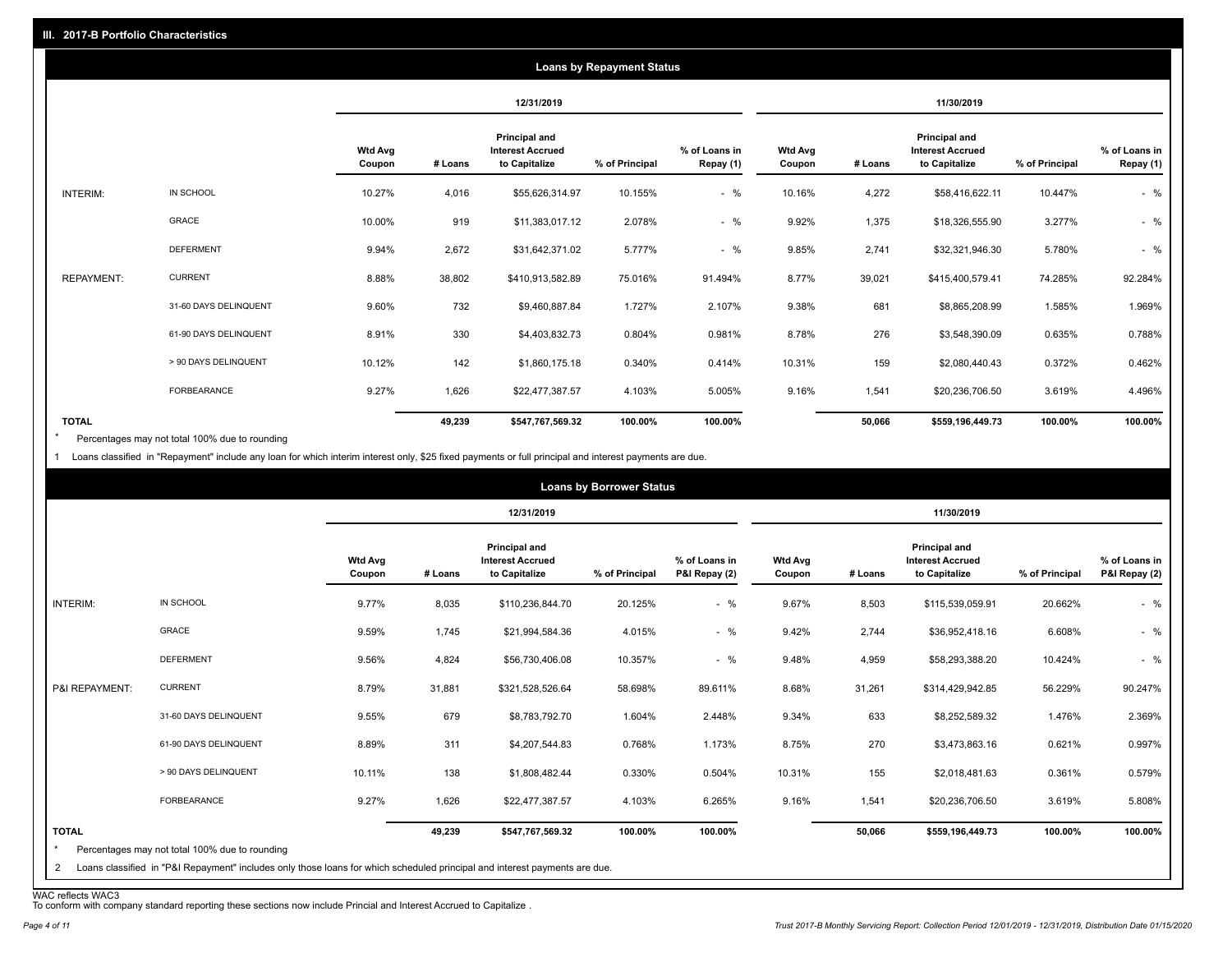|                                                                                                  | 12/31/2019       | 11/30/2019       |
|--------------------------------------------------------------------------------------------------|------------------|------------------|
| Pool Balance                                                                                     | \$547,767,569.32 | \$559,196,449.73 |
| Total # Loans                                                                                    | 49,239           | 50,066           |
| Total # Borrowers                                                                                | 47,374           | 48,159           |
| Weighted Average Coupon                                                                          | 9.22%            | 9.13%            |
| Weighted Average Remaining Term                                                                  | 128.25           | 128.52           |
| Percent of Pool - Cosigned                                                                       | 92.5%            | 92.5%            |
| Percent of Pool - Non Cosigned                                                                   | 7.5%             | 7.5%             |
| Borrower Interest Accrued for Period                                                             | \$3,989,827.02   | \$3,922,392.54   |
| Outstanding Borrower Interest Accrued                                                            | \$32,310,239.45  | \$35,297,263.54  |
| Gross Principal Realized Loss - Periodic *                                                       | \$612,747.49     | \$537,981.83     |
| Gross Principal Realized Loss - Cumulative *                                                     | \$11,509,403.30  | \$10,896,655.81  |
| Recoveries on Realized Losses - Periodic                                                         | \$69,253.97      | \$81,694.32      |
| Recoveries on Realized Losses - Cumulative                                                       | \$1,263,311.81   | \$1,194,057.84   |
| Net Losses - Periodic                                                                            | \$543,493.52     | \$456,287.51     |
| Net Losses - Cumulative                                                                          | \$10,246,091.49  | \$9,702,597.97   |
| Non-Cash Principal Activity - Capitalized Interest                                               | \$4,124,894.04   | \$6,923,138.18   |
| Since Issued Total Constant Prepayment Rate (CPR) (1)                                            | 11.56%           | 11.31%           |
| <b>Loan Substitutions</b>                                                                        | \$0.00           | \$0.00           |
| <b>Cumulative Loan Substitutions</b>                                                             | \$0.00           | \$0.00           |
| <b>Unpaid Servicing Fees</b>                                                                     | \$0.00           | \$0.00           |
| <b>Unpaid Administration Fees</b>                                                                | \$0.00           | \$0.00           |
| <b>Unpaid Carryover Servicing Fees</b>                                                           | \$0.00           | \$0.00           |
| Note Interest Shortfall                                                                          | \$0.00           | \$0.00           |
| Loans in Modification                                                                            | \$28,283,860.07  | \$27,411,490.58  |
| % of Loans in Modification as a % of Loans in Repayment (P&I)                                    | 8.41%            | 8.35%            |
|                                                                                                  |                  |                  |
| % Annualized Gross Principal Realized Loss - Periodic as a %<br>of Loans in Repayment (P&I) * 12 | 2.19%            | 1.97%            |
| % Gross Principal Realized Loss - Cumulative as a % of<br>Original Pool Balance                  | 1.54%            | 1.46%            |
|                                                                                                  |                  |                  |

\* In accordance with the Servicer's current policies and procedures, after September 1, 2017 loans subject to bankruptcy claims generally will not be reported as a charged- off unless and until they are delinquent for 120

(1) For additional information, see 'Since Issued CPR Methodology' found on page 11 of this report.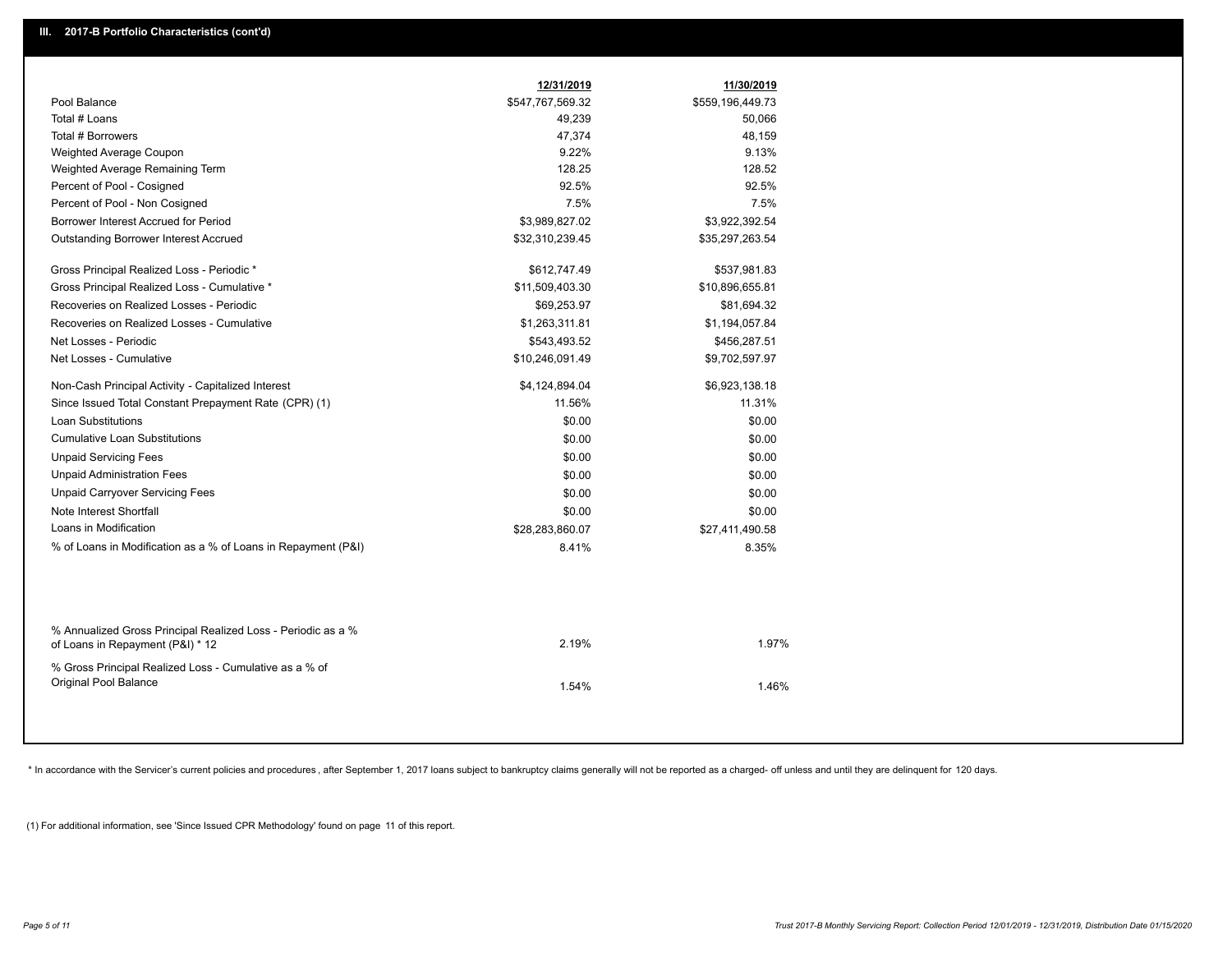#### **Loan Program**  A

|                                    | Weighted<br><b>Average Coupon</b> | # LOANS     | <b>\$ AMOUNT</b> | $%$ *     |
|------------------------------------|-----------------------------------|-------------|------------------|-----------|
| - Smart Option Interest-Only Loans | 8.17%                             | 11.535      | \$97,912,303.67  | 17.875%   |
| - Smart Option Fixed Pay Loans     | 9.15%                             | 12,191      | \$165,964,269.83 | 30.298%   |
| - Smart Option Deferred Loans      | 9.46%                             | 25,513      | \$283,890,995.82 | 51.827%   |
| - Other Loan Programs              | $0.00\%$                          | $\mathbf 0$ | \$0.00           | $0.000\%$ |
| <b>Total</b>                       | 9.14%                             | 49,239      | \$547,767,569.32 | 100.000%  |

\* Percentages may not total 100% due to rounding

B

C

**Index Type**

|                       | Weighted<br><b>Average Coupon</b> | # LOANS     | <b>\$ AMOUNT</b> | $%$ *     |
|-----------------------|-----------------------------------|-------------|------------------|-----------|
| - Fixed Rate Loans    | 8.31%                             | 10,743      | \$131,605,461.56 | 24.026%   |
| - LIBOR Indexed Loans | 9.40%                             | 38,496      | \$416,162,107.76 | 75.974%   |
| - Other Index Rates   | $0.00\%$                          | $\mathbf 0$ | \$0.00           | $0.000\%$ |
| <b>Total</b>          | 9.14%                             | 49,239      | \$547,767,569.32 | 100.000%  |

\* Percentages may not total 100% due to rounding

# **Weighted Average Recent FICO**

| (2)<br>Wtd Avg Recent FICO Band                  | # LOANS        | <b>\$ AMOUNT</b> | $%$ *    |
|--------------------------------------------------|----------------|------------------|----------|
| $0 - 639$                                        | 3,980          | \$42,201,790.48  | 7.704%   |
| 640 - 669                                        | 3,023          | \$33,480,513.46  | 6.112%   |
| 670 - 699                                        | 5,389          | \$62,152,760.32  | 11.347%  |
| 700 - 739                                        | 10,678         | \$121,035,953.18 | 22.096%  |
| $740 +$                                          | 26,167         | \$288,882,720.35 | 52.738%  |
| N/A <sup>(1)</sup>                               | $\overline{2}$ | \$13,831.53      | 0.003%   |
| <b>Total</b>                                     | 49,239         | \$547,767,569.32 | 100.000% |
|                                                  |                |                  |          |
| * Percentages may not total 100% due to rounding |                |                  |          |

WAC reflects WAC3

To conform with company standard reporting these sections now include Princial and Interest Accrued to Capitalize .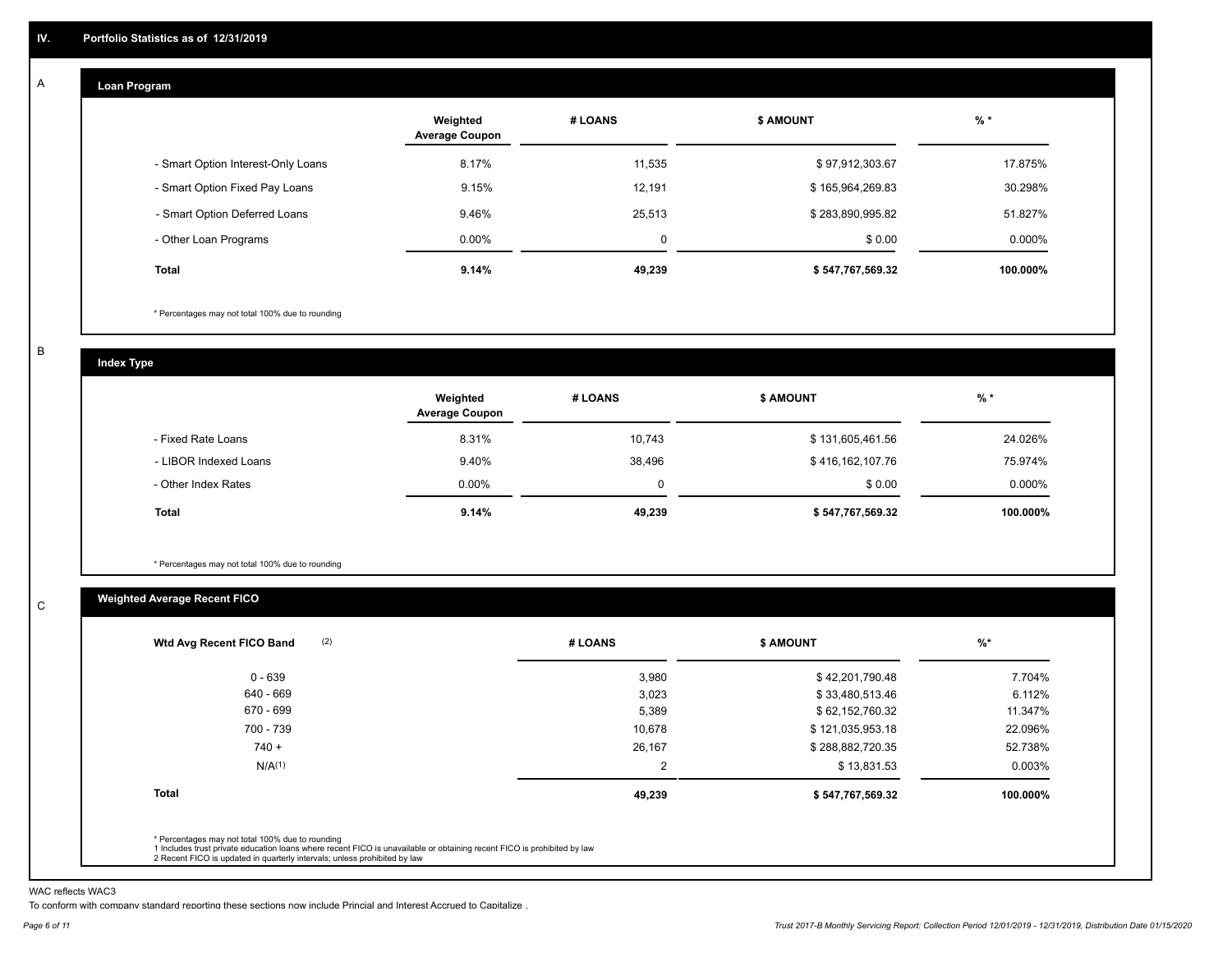| ۷. | 2017-B Reserve Account, Principal Distribution, and R-2 Certificate Calculations                                                                                                                                          |                  |  |
|----|---------------------------------------------------------------------------------------------------------------------------------------------------------------------------------------------------------------------------|------------------|--|
| А. | <b>Reserve Account</b>                                                                                                                                                                                                    |                  |  |
|    | Specified Reserve Account Balance                                                                                                                                                                                         | \$1,891,480.00   |  |
|    | Actual Reserve Account Balance                                                                                                                                                                                            | \$1,891,480.00   |  |
| В. | <b>Principal Distribution Amount</b>                                                                                                                                                                                      |                  |  |
|    | Class A Notes Outstanding<br>i.                                                                                                                                                                                           | \$355,019,345.72 |  |
|    | Pool Balance<br>ii.                                                                                                                                                                                                       | \$547,767,569.32 |  |
|    | First Priority Principal Distribution Amount (i - ii)<br>iii.                                                                                                                                                             | \$0.00           |  |
|    | Class A and B Notes Outstanding<br>iv.                                                                                                                                                                                    | \$405,019,345.72 |  |
|    | First Priority Principal Distribution Amount<br>v.                                                                                                                                                                        | \$0.00           |  |
|    | Pool Balance<br>vi.                                                                                                                                                                                                       | \$547,767,569.32 |  |
|    | Specified Overcollateralization Amount<br>vii.                                                                                                                                                                            | \$164,330,270.80 |  |
|    | Regular Principal Distribution Amount (if (iv > 0, (iv - v) - (vi - vii))<br>viii.                                                                                                                                        | \$21,582,047.20  |  |
|    | Pool Balance<br>ix.                                                                                                                                                                                                       | \$547,767,569.32 |  |
|    | 10% of Initial Pool Balance<br>х.                                                                                                                                                                                         | \$74,820,443.74  |  |
|    | First Priority Principal Distribution Amount<br>xi.                                                                                                                                                                       | \$0.00           |  |
|    | Regular Principal Distribution Amount<br>xii.                                                                                                                                                                             | \$21,582,047.20  |  |
|    | Available Funds (after payment of waterfall items A through I)<br>xiii.                                                                                                                                                   | \$0.00           |  |
|    | xiv. Additional Principal Distribution Amount (if(vi <= x,min(xiii, vi - xi - xii)))                                                                                                                                      | \$0.00           |  |
| C. | R-2 Certificate                                                                                                                                                                                                           |                  |  |
|    | <b>Previous Notional Balance</b>                                                                                                                                                                                          | \$45,942,940.00  |  |
|    | Shortfall of Principal                                                                                                                                                                                                    | \$0.00           |  |
|    | Shortfall of Interest                                                                                                                                                                                                     | \$0.00           |  |
|    | <b>Current Notional Balance</b>                                                                                                                                                                                           | \$45,942,940.00  |  |
|    | Excess Distribution Allocated (1)                                                                                                                                                                                         | \$0.00           |  |
| D. | R-3 Certificate                                                                                                                                                                                                           |                  |  |
|    | <b>Previous Notional Balance</b>                                                                                                                                                                                          | \$26,932,940.19  |  |
|    | Remaining Principal Collections (2)                                                                                                                                                                                       | \$0.00           |  |
|    | <b>Current Notional Balance</b>                                                                                                                                                                                           | \$26,320,192.70  |  |
|    | 1. Until the notional amount of the R-2 Certificate is reduced to zero and if there is excess cash through the distribution available it will be distributed to the R-2 Certificate, otherwise the<br>amount will be zero |                  |  |

2. Payments will be made after the principal balance of each class of notes has been reduced to zero and the pool balance is less than or equal to the principal balance of the R-3 Certificate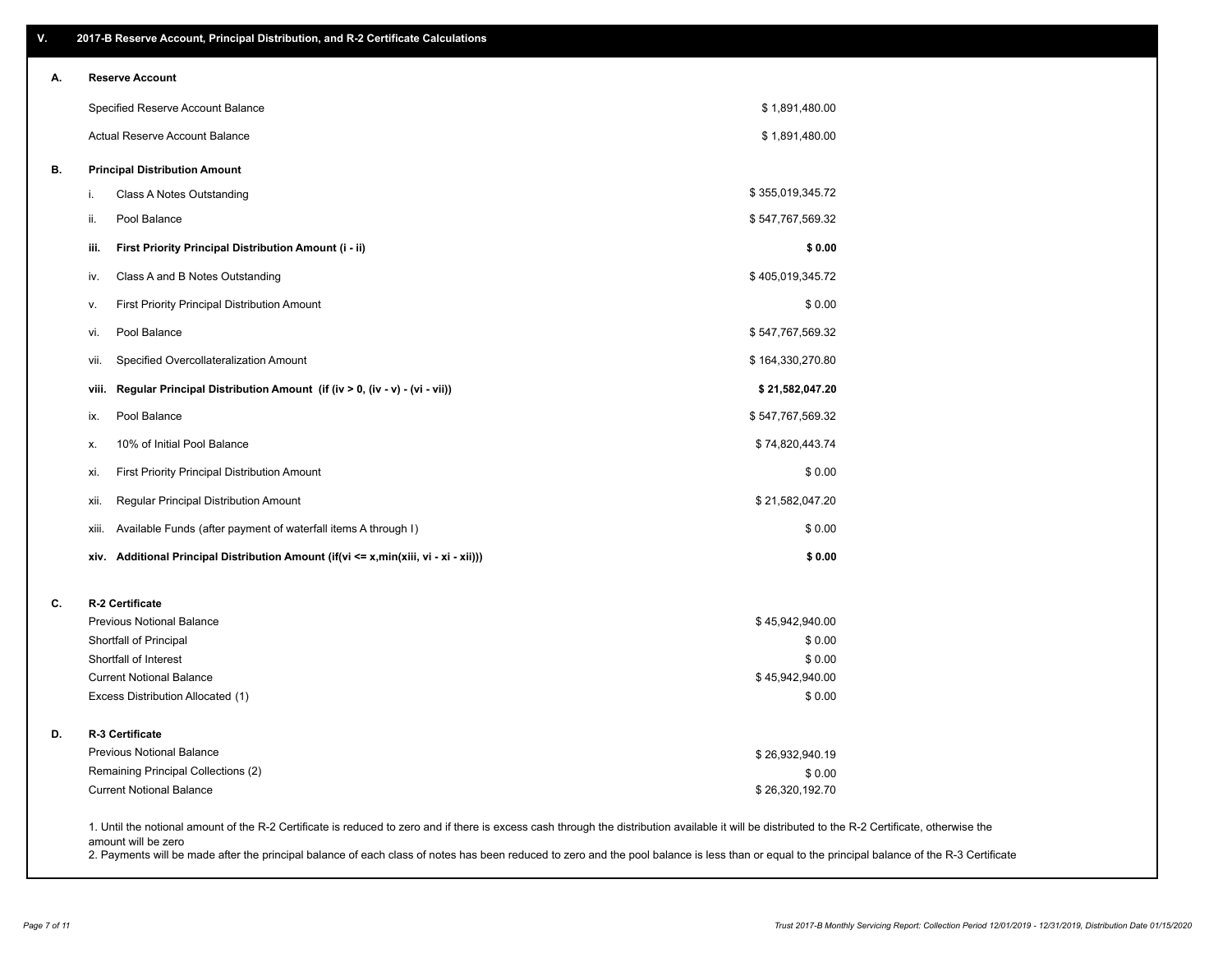|    |                                                         | Paid            | <b>Funds Balance</b> |
|----|---------------------------------------------------------|-----------------|----------------------|
|    | <b>Total Available Funds</b>                            |                 | \$14,726,657.52      |
| A  | <b>Trustee Fees</b>                                     | \$0.00          | \$14,726,657.52      |
| В  | <b>Servicing Fees</b>                                   | \$351,587.24    | \$14,375,070.28      |
| C  | i. Administration Fees                                  | \$8,333.00      | \$14,366,737.28      |
|    | ii. Unreimbursed Administrator Advances plus any Unpaid | \$0.00          | \$14,366,737.28      |
| D  | Class A Noteholders Interest Distribution Amount        | \$802,053.05    | \$13,564,684.23      |
| Е  | <b>First Priority Principal Payment</b>                 | \$0.00          | \$13,564,684.23      |
| F. | Class B Noteholders Interest Distribution Amount        | \$145,833.33    | \$13,418,850.90      |
| G  | <b>Reinstatement Reserve Account</b>                    | \$0.00          | \$13,418,850.90      |
| H  | Regular Principal Distribution                          | \$13,418,850.90 | \$0.00               |
|    | <b>Carryover Servicing Fees</b>                         | \$0.00          | \$0.00               |
| J  | Additional Principal Distribution Amount                | \$0.00          | \$0.00               |
| Κ  | Unpaid Expenses of Trustee                              | \$0.00          | \$0.00               |
| L  | Unpaid Expenses of Administrator                        | \$0.00          | \$0.00               |
| м  | i. Remaining Funds to the R-1 Certificateholder(s)      | \$0.00          | \$0.00               |
|    | ii. Remaining Funds to the R-2 Certificateholder(s)     | \$0.00          | \$0.00               |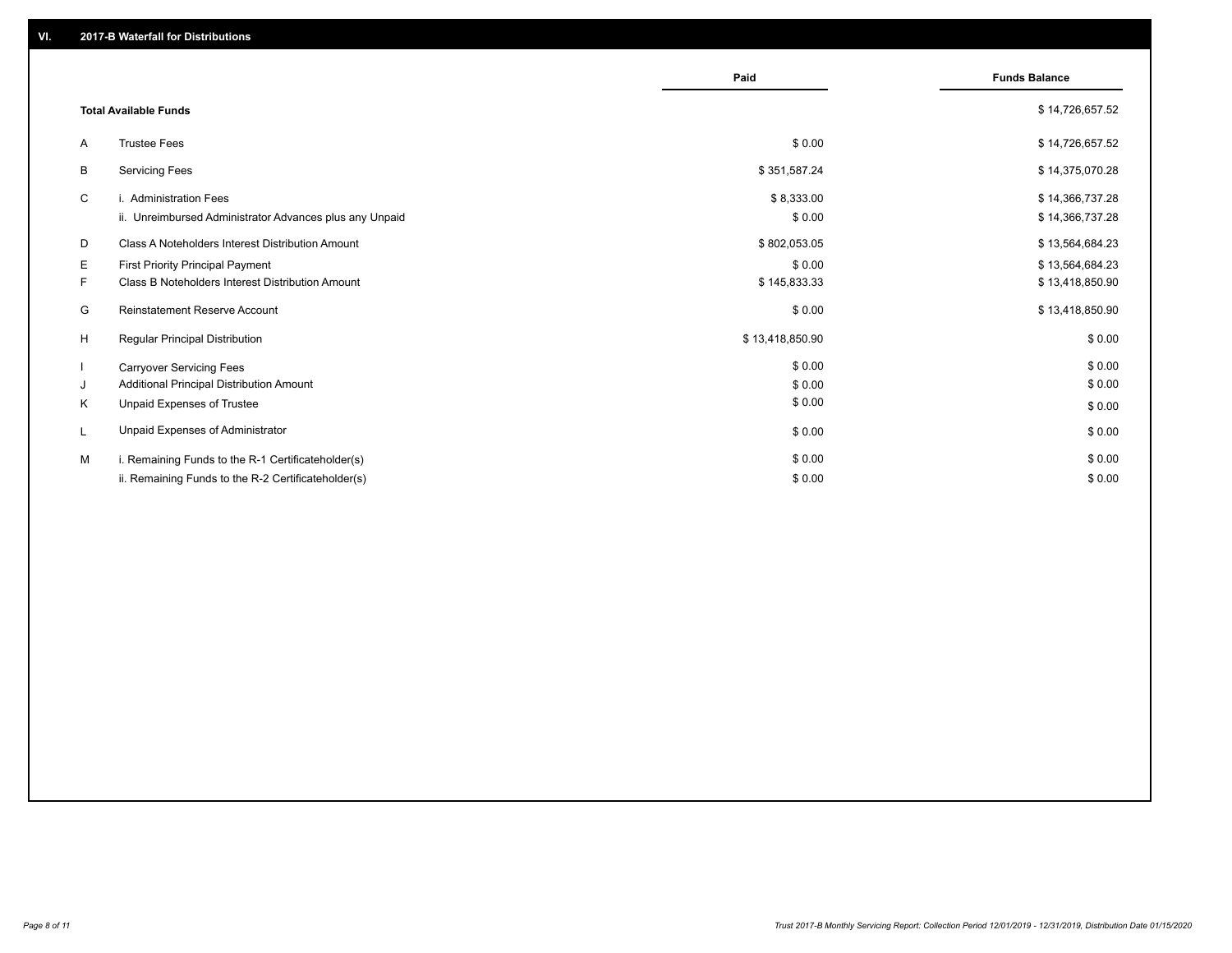| <b>Distribution Amounts</b>                                |                         |                         |                         |
|------------------------------------------------------------|-------------------------|-------------------------|-------------------------|
|                                                            | A <sub>2</sub> A        | A <sub>2</sub> B        | в                       |
| Cusip/Isin                                                 | 83189DAB6               | 83189DAC4               | 83189DAD2               |
| <b>Beginning Balance</b>                                   | \$237,862,961.64        | \$117,156,384.08        | \$50,000,000.00         |
| Index                                                      | <b>FIXED</b>            | <b>LIBOR</b>            | <b>FIXED</b>            |
| Spread/Fixed Rate                                          | 2.82%                   | 0.75%                   | 3.50%                   |
| Record Date (Days Prior to Distribution)                   | 1 NEW YORK BUSINESS DAY | 1 NEW YORK BUSINESS DAY | 1 NEW YORK BUSINESS DAY |
| <b>Accrual Period Begin</b>                                | 12/15/2019              | 12/16/2019              | 12/15/2019              |
| <b>Accrual Period End</b>                                  | 1/15/2020               | 1/15/2020               | 1/15/2020               |
| Daycount Fraction                                          | 0.08333333              | 0.08333333              | 0.08333333              |
| Interest Rate*                                             | 2.82000%                | 2.48975%                | 3.50000%                |
| <b>Accrued Interest Factor</b>                             | 0.002350000             | 0.002074792             | 0.002916667             |
| <b>Current Interest Due</b>                                | \$558,977.96            | \$243,075.09            | \$145,833.33            |
| Interest Shortfall from Prior Period Plus Accrued Interest | $\mathsf{\$}$ -         | $\mathsf{\$}$ -         | $\mathcal{S}$ -         |
| <b>Total Interest Due</b>                                  | \$558,977.96            | \$243,075.09            | \$145,833.33            |
| <b>Interest Paid</b>                                       | \$558,977.96            | \$243,075.09            | \$145,833.33            |
| <b>Interest Shortfall</b>                                  | $\frac{2}{3}$ -         | $\mathsf{\$}$ -         | $\mathcal{S}$ -         |
| <b>Principal Paid</b>                                      | \$8,990,630.10          | \$4,428,220.80          | $\mathsf{\$}$ -         |
| <b>Ending Principal Balance</b>                            | \$228,872,331.54        | \$112,728,163.28        | \$50,000,000.00         |
| Paydown Factor                                             | 0.033547127             | 0.033547127             | 0.000000000             |
| <b>Ending Balance Factor</b>                               | 0.854001237             | 0.854001237             | 1.000000000             |

\* Pay rates for Current Distribution. For the interest rates applicable to the next distribution date, please see https://www.salliemae.com/about/investors/data/SMBabrate.txt.

**VII. 2017-B Distributions**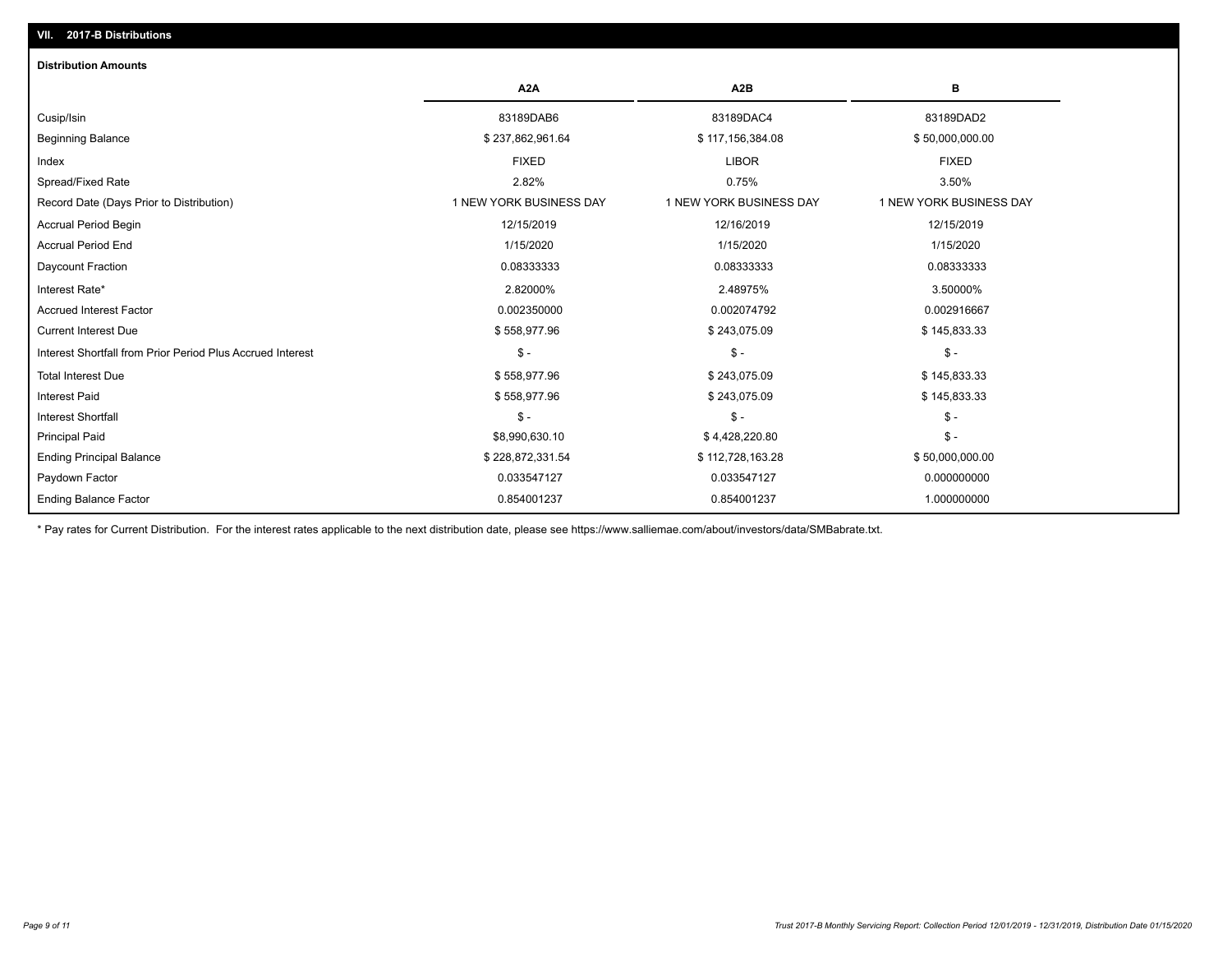#### **Since Issued Total CPR**

$$
\text{total CPR} = 1 - \left(\frac{APB}{PPB}\right)^{\left(\frac{12}{MSC}\right)}
$$

APB = Actual period-end Pool Balance PPB = Projected period-end Pool Balance assuming no prepayments and no defaults Pool Balance = Sum(Principal Balance + Interest Accrued to Capitalize Balance) MSC = Months Since Cut-Off

#### **Since-Issued Total Constant Prepayment Rate (CPR)**

Since-Issued Total CPR measures prepayments, both voluntary and involuntary, for a trust student loan pool over the life of a transaction. For each trust distribution, the actual month-end pool balance is compared against a month-end pool balance originally projected at issuance assuming no prepayments and defaults. For purposes of Since- Issued Total CPR calculations, projected period end pool balance assumes in-school status loans have up to a six month grace period before moving to repayment, grace status loans remain in grace status until their status end date and then to move to full principal and interest repayment, loans subject to interim interest or fixed payments during their in-school and grace period continue paying interim interest or fixed payments until full principal and interest repayment begins, all other trust loans are in full principal and interest repayment status, and that no trust loan in full principal and interest repayment moves from full principal and interest repayment status to any other status.

### **Weighted Average Coupon**

*WAC1 = APB* ((*CIR*)\*(*APB*))





APB = Actual period-end Pool Balance

CIR = Average of the Contractual Interest Rate (1)

APCL = Average of the Applicable Interest Rate (2)

ACTL = Average of the Actual Interest Rate (3)

#### **Weighted Average Coupon (WAC)**

(1) Contractual Interest Rate represents the interest rate indicated in the Promissory Note

(2) Appliclable Interest Rate represents the interest rate after rate reductions, if applicable, are applied

(3) Actual Interest Rate represents the interest rate when borrower incentive programs and rate reductions, if applicable, are applied